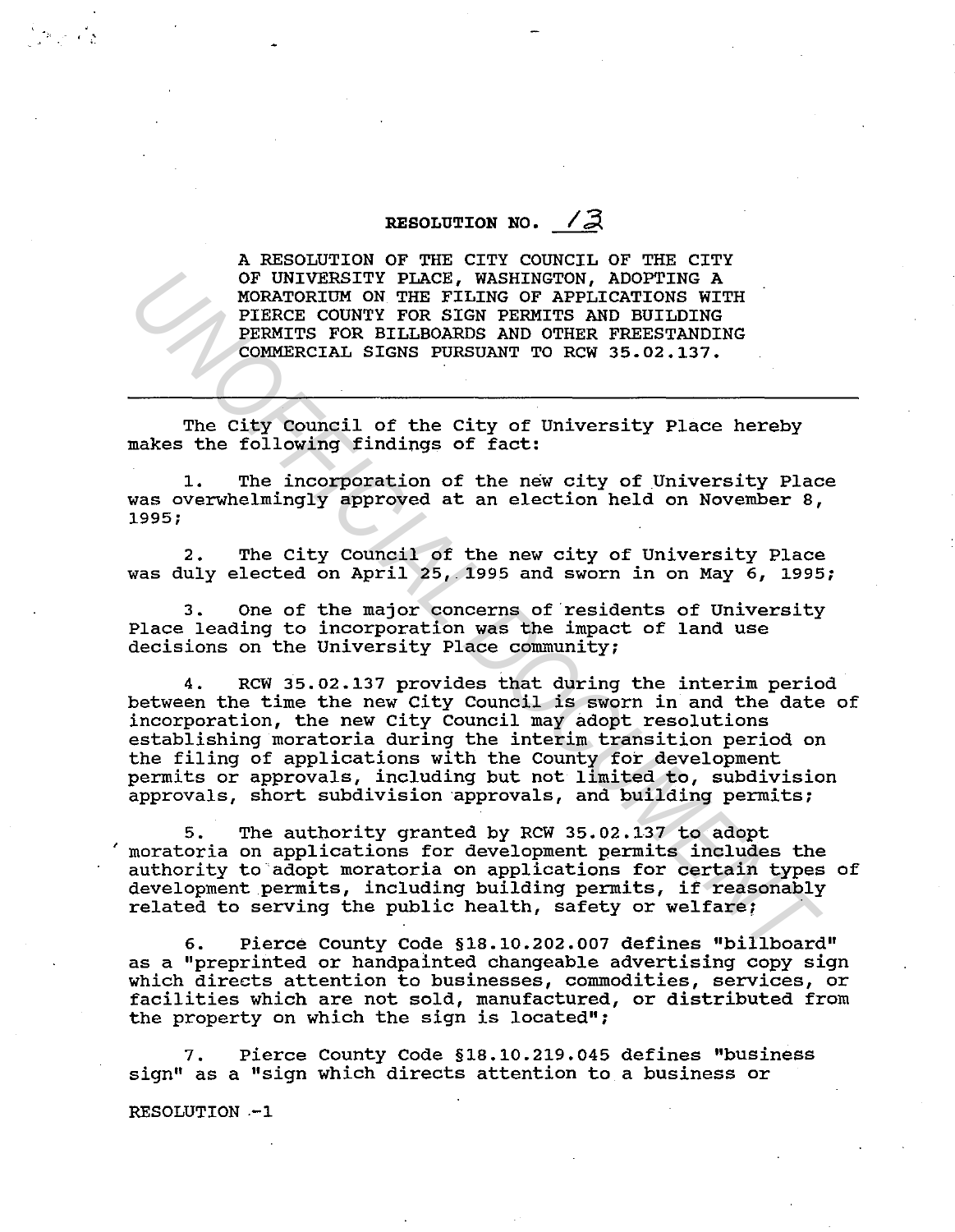profession conducted, or to a commodity, service, or entertainment sold; or offered upon the premises where such sign is located, or to which it is affixed";

8. Pierce County Code §18.10.219.050 defines "business identification sign" as a "sign which directs attention only to the name and location of a firm or business center within one thousand (1000) feet of the sign";

9. Billboards in particular and freestanding commercial signs in general have great potential to create visual blight, clutter scenic vistas, and create safety hazards by drawing the attention of motorists away from the roadway;

10. The people and the City Council of the new city of University Place desire to protect their community from these harms, while insuring consistency with the First Amendment and providing adequate channels of commercial communications;

11. In order to regulate billboards and other freestanding commercial signs appropriately, the Council should consider a range of options, from their prohibition to various restrictions on their location, size, height and frequency. In order to insure coordination of these restrictions with other land use policies and controls, permanent sign regulations should be adopted as part of the city's overall comprehensive plan and zoning regulations; **Example 11** Billboards in particular and freestanding commercial<br>igns in genibbands in particular and freestanding commercial<br>idigns in general wises, and oreats and reds and the total bilght<br>intention of motorists away f

12. If current Pierce County regulations remain in place while the City is considering more restrictive rules, it is likely that applications for sign permits or building permits for billboards and other freestanding commercial signs will continue to be filed under the County regulations before the effective date of incorporation;

13. If the moratorium contained in this Resolution is not adopted, the filing of sign or building permit applications under the County regulations is likely to frustrate effective long-term planning, result in the status quo not being preserved during consideration of the city's permanent regulations, and harm the City's ability to adopt its own permanent regulations governing billboards and other freestanding signs;

14. To preserve the City's ability to adopt reasonable and appropriate regulations governing billboards and other freestanding signs, it is in the interest of the public health, safety and,welfare to suspend temporarily the filing with Pierce County of applications for sign permits and building permits for billboards and freestanding signs. This measure is necessary to preserve the City's ability to effectuate long-term planning decisions and to plan in a rational manner. For the reasons set out in these Findings, these circumstances constitute an

RESOLUTION -2

'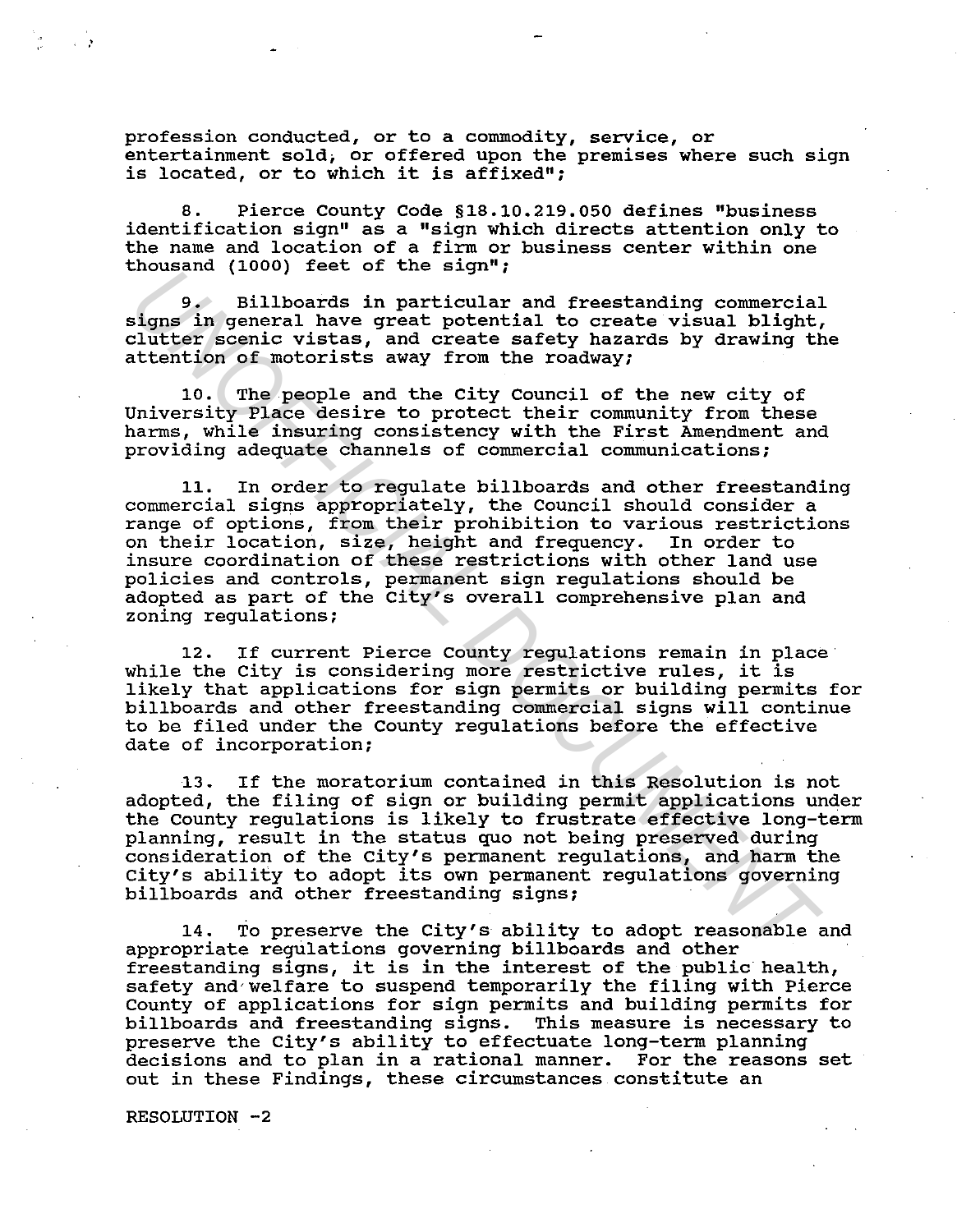## emergency;

15 is exempt from the requirement of a threshold determination under the state Environmental Policy Act; Under WAC 197-11-880, the adoption of this Resolution

16. A public hearing on this Resolution was held before the City Council of University Place on June 7, 1995, at 7:30 p.m. pursuant to public notice.

NOW, THEREFORE, THE CITY COUNCIL OF THE CITY OF UNIVERSITY PLACE, WASHINGTON, HEREBY RESOLVES AS FOLLOWS:

section 1. Pursuant to RCW 35.02.137, Pierce County shall not accept any applications for sign permits or building permits which include the construction of a billboard, as defined in the Pierce County Code, within the city limits of the new city of University Place.

Section 2. Pursuant to RCW 35.02.137, Pierce County shall not accept any applications for sign permits or building permits for any freestanding business sign or business identification sign, as defined in the Pierce County Code, within the city sign, as defined in the fields county code, within the city initial care in this Resolution, "freestanding sign" means a sign standing directly upon the ground or having one or more supports standing directly upon the ground, and being detached from any building or structure. **Example 19 The Internal Department of the Internal Conduction of the CITE CITE (NOW, THEREFORE, WERENT PLACE, WERENT PLACE THE CONTROLL OF THE CITE CONTROLL SECTION SECTION SECTION SECTION AND POSITIONS AS POLICING the CO** 

Section 3. Nothing in this Resolution shall be interpreted to conflict with state or federal law governing outdoor advertising signs.

section 4. This Resolution shall not affect rights which have vested under the vested rights doctrine of the State of Washington.

Section 5. The Interim City Manager is directed to file immediately a certified copy of this Resolution with the Pierce County Council and County Executive.

Section 6. This Resolution is effective immediately and shall continue in effect until the date of incorporation of University Place.

ADOPTED by the City Council of the City of University Place at its meeting of June 1995.

Ste / / / Lammer

RESOLUTION -3